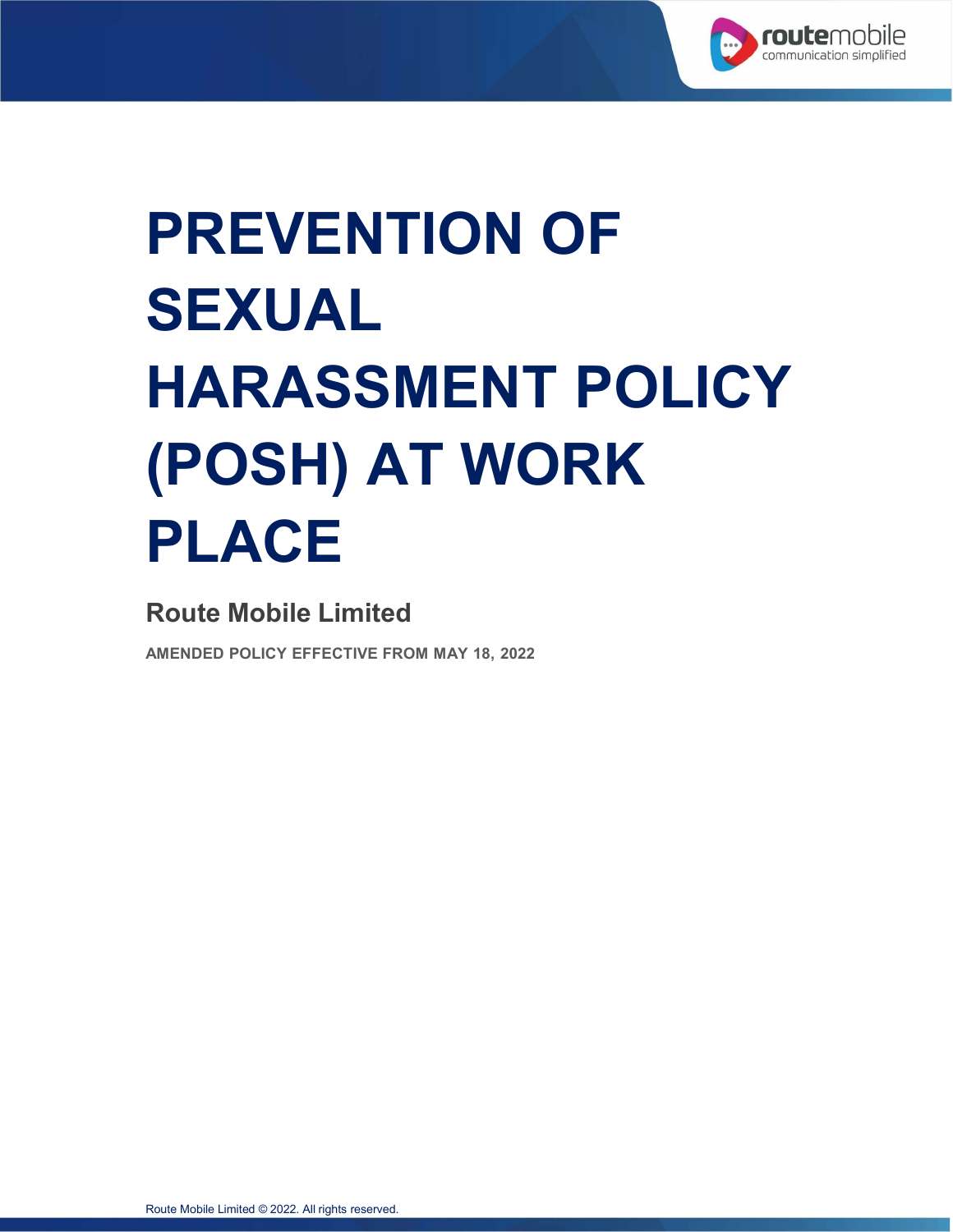

# **Contents**

| 6. Procedures for Resolutions, Settlement or Prosecution of Acts of Sexual Harassment  5 |  |
|------------------------------------------------------------------------------------------|--|
|                                                                                          |  |
|                                                                                          |  |
|                                                                                          |  |
|                                                                                          |  |
|                                                                                          |  |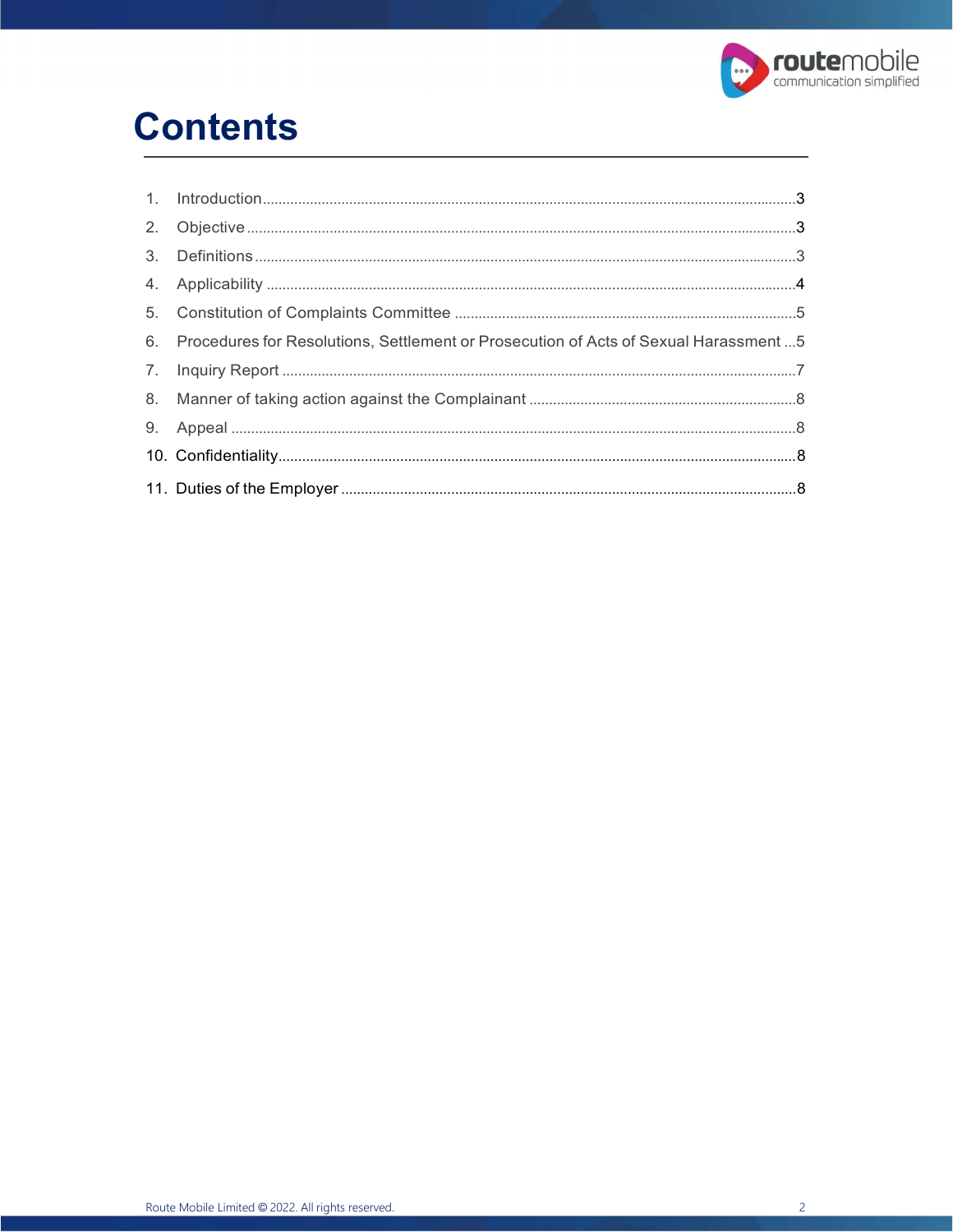

#### <span id="page-2-0"></span>**1. Introduction**

This policy has been framed in accordance with the provisions of "The Sexual Harassment of Women at Workplace (Prevention, Prohibition and Redressal) Act, 2013" and rules framed thereunder (hereinafter "the Act"). Accordingly, while the policy covers all the key aspects of the Act, for any further clarification reference shall always be made to the Act and the provisions of the Act shall prevail.

The 'Policy on Prevention of Sexual Harassment of women at workplace: Guidelines for Route Mobile Limited' intends to provide protection against sexual harassment of women at workplace and the prevention and redressal of complaints of sexual harassment and matters related to it. The Board of the Company, at its meeting held on January 11, 2019, approved this amended policy pertaining to Prevention of Sexual Harassment at Work Place.

### <span id="page-2-1"></span>**2. Objective**

Route Mobile Limited ("RML") is committed to creating a safe work environment that is free from any form of sexual harassment and where all employees are treated with dignity and respect. RML is dedicated to maintain an environment which is free from coercion and intimidation.

RML is fully committed to its obligation to eliminate sexual harassment at the workplace and shall adopt certain procedures and guidelines to govern cases against sexual harassment.

The procedure has been provided below in RML's policy against sexual harassment (hereinafter referred to as the "Policy").

All allegations of sexual harassment shall be taken very seriously by RML and shall be governed by this Policy.

This Policy extends to all employees of RML and is deemed to be incorporated in the service conditions of all employees and comes into effect immediately.

#### <span id="page-2-2"></span>**3. Definitions**

- a) "Aggrieved woman": In relation to a workplace, a woman, of any age, whether employed or not, who alleges to have been subjected to any act of sexual harassment by the respondent and includes contractual, temporary, visitors.
- b) "Respondent": A person against whom a complaint of sexual harassment has been made by the Complainant.
- c) "Complainant" shall mean a woman or a man who alleges to have been subjected to any act of sexual harassment by the respondent and includes contractual, temporary, visitors.
- d) "Employee: A person employed at the workplace, for any work on regular, temporary, adhoc or daily wage basis, either directly or through an agent, including a contractor, with or without the knowledge of the principal employer, whether for remuneration or not, or working on a voluntary basis or otherwise, whether the terms of employment are express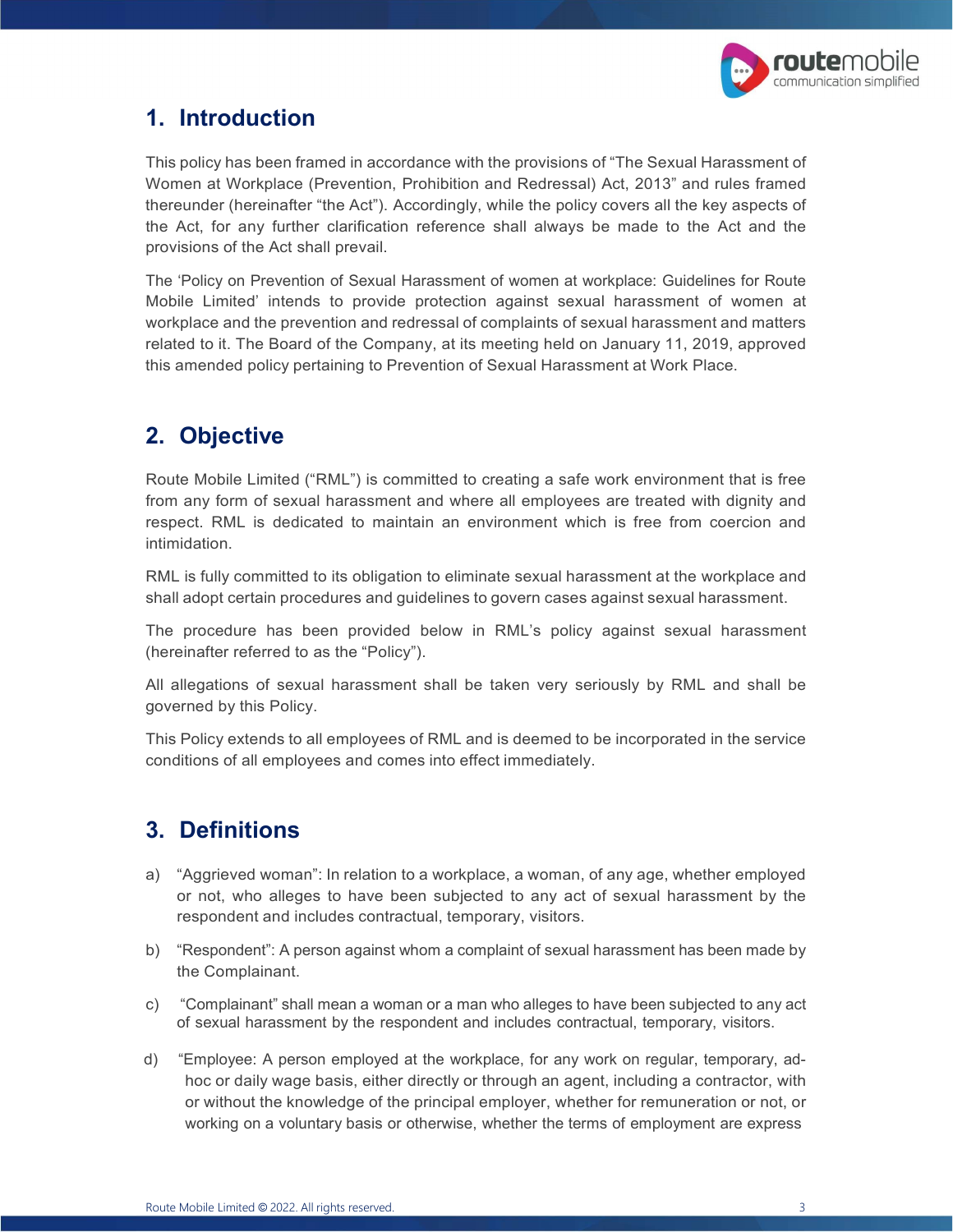

or implied and includes a co-worker, a contract worker, probationer, trainee, apprentice or by any other such name

e) "Sexual Harassment" shall mean and refer to any behavior (physical, verbal, written, graphic, electronic, emotional, psychological or through gestures that offend) which has been defined as inappropriate by the Policy, whether intentional or not, which offends the dignity of the person towards whom the behaviour is directed will be considered as sexual harassment and shall invite serious disciplinary action.

Sexual harassment would, inter alia, mean and include (whether direct or by implication) any of the following:

a) unwelcome sexual advances, requests or demand for sexual favours, either explicitly or implicitly, in return for employment, promotion, examination or evaluation of a person towards any RML activity;

b) advances involving verbal, non-verbal, or physical conduct such as sexually coloured remarks, jokes, letters, phone calls, e-mail, gestures, showing of pornography, lurid stares, physical contact or molestation, stalking, indecent exposure, physical contact, sounds, display of pictures, intrusive questions about a person's private life or body, signs, insults or taunts based on sex, obscene communication, verbal or non-verbal communication which offends the individuals sensibilities and affect her/his performance;

c) eve teasing, innuendos and taunts, unwelcome invitations to go out, suggestive comments or jokes, physical confinement against one's will and likely to intrude upon one's privacy;

d) act or conduct by a person in authority which creates the environment at workplace hostile or intimidating to a person belonging to the other sex;

e) conduct of such an act at work place or outside in relation to an employee of RML, or vice versa during the course of employment;

f) any unwelcome gesture by an employee having sexual overtones;

g) physical contact and advances;

h) Staring, leering or unwelcome touching;

i) any unwelcome sexual activity tied to employment decision or benefits; and

j) any other unwelcome physical, verbal or non-verbal conduct of a sexual nature.

Behaviour that is based on mutual attraction, friendship and respect is not sexual harassment

#### <span id="page-3-0"></span>**4. Applicability**

This Policy applies to all allegations of sexual harassment made by any employee of the Company against another employee irrespective of whether sexual harassment is alleged to have taken place at the Workplace (Workplace shall mean, in addition to the place of work [Head office / Branch offices, Client office where an RML employee may be deputed etc.). It shall also include any place where the aggrieved woman or the Complainant visits in connection with his/her work, during the course of and/or arising out of employment/ contract/ engagement with Route Mobile Limited, (including transportation provided for undertaking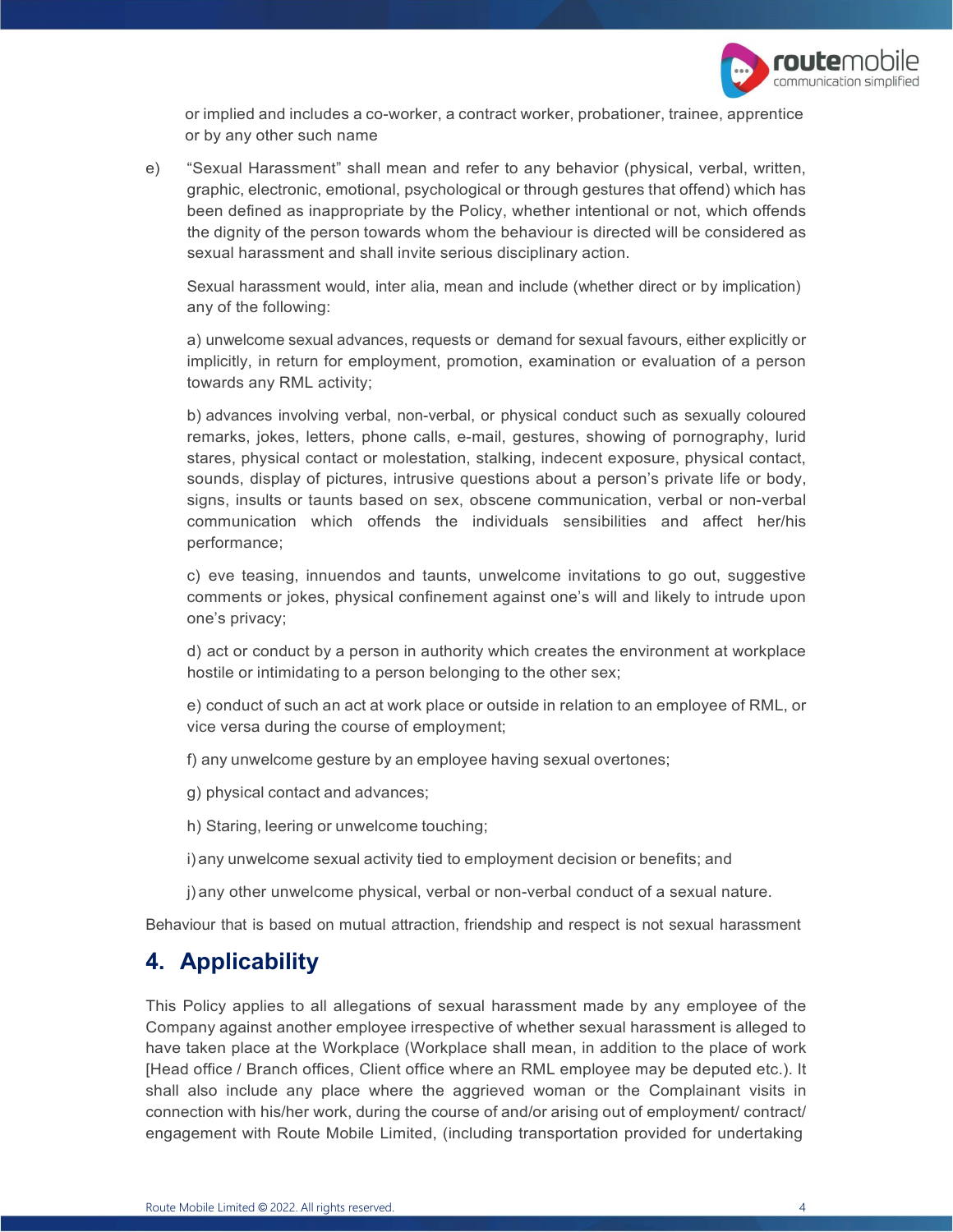

such a journey). All actions prohibited by this Policy are also applicable to all individuals who are on Company premises or on any other property where the Company conducts its business.

a) If an individual commits an act in violation of this Policy, whether an employee of the Company or a third party interacting with the Company, the Company will take appropriate remedial measures under the circumstances, including measures to mitigate against the potential for repetition, and to discipline any of its employees who may have participated in such conduct, or may have failed to stop such conduct when he or she had the authority to do so The complainant needn't be of the opposite sex.

b) The complainant does not have to be the person harassed but could be anyone affected by the offensive conduct.

c) It may occur without economic injury to the complainant.

#### <span id="page-4-0"></span>**5. Constitution of Complaints Committee**

Complaints of sexual harassment made by female employees shall be dealt with by the Internal Complaints Committee ("ICC")

- a) Annexure 1 of the Policy provides for constituent members of the ICC.
- b) The ICC should comprise a Chairperson (compulsorily woman), and not less than half of its members should be women.
- c) External member as mandated by law.
- d) In order to cover the various locations of Route Mobile Limited, additional members may be co-opted into the ICC as may be decided by the Management from time to time.

#### **6.Procedure for resolution, settlement or prosecution of Acts of Sexual Harassment:**

The Company is committed to providing a supportive environment to resolve concerns of sexual harassment as under:

a) Informal Resolution Options: When an incident of sexual harassment occurs, the victim of such conduct can communicate their disapproval and objections immediately to the harasser and request the harasser to behave decently. If the harassment does not stop or if victim is not comfortable with addressing the harasser directly, the victim can bring their concern to the attention of the ICC. The ICC will thereafter provide advice or extend support as requested and will undertake prompt investigation to resolve the matter. Once the complaint is received, before initiating the inquiry the committee may take steps to conciliate the complaint between the complainant and the respondent if requested by the Complainant. It is made clear to all parties that conciliation in itself doesn't necessarily mean acceptance of complaint by the respondent. It is a practical mechanism through which issues are resolved or misunderstandings cleared. In case a settlement is arrived at, the ICC shall record and report the same to RML for taking appropriate action. Resolution through conciliation should happen within a maximum of two (2) weeks of receipt of complaint. The ICC shall provide copies of the settlement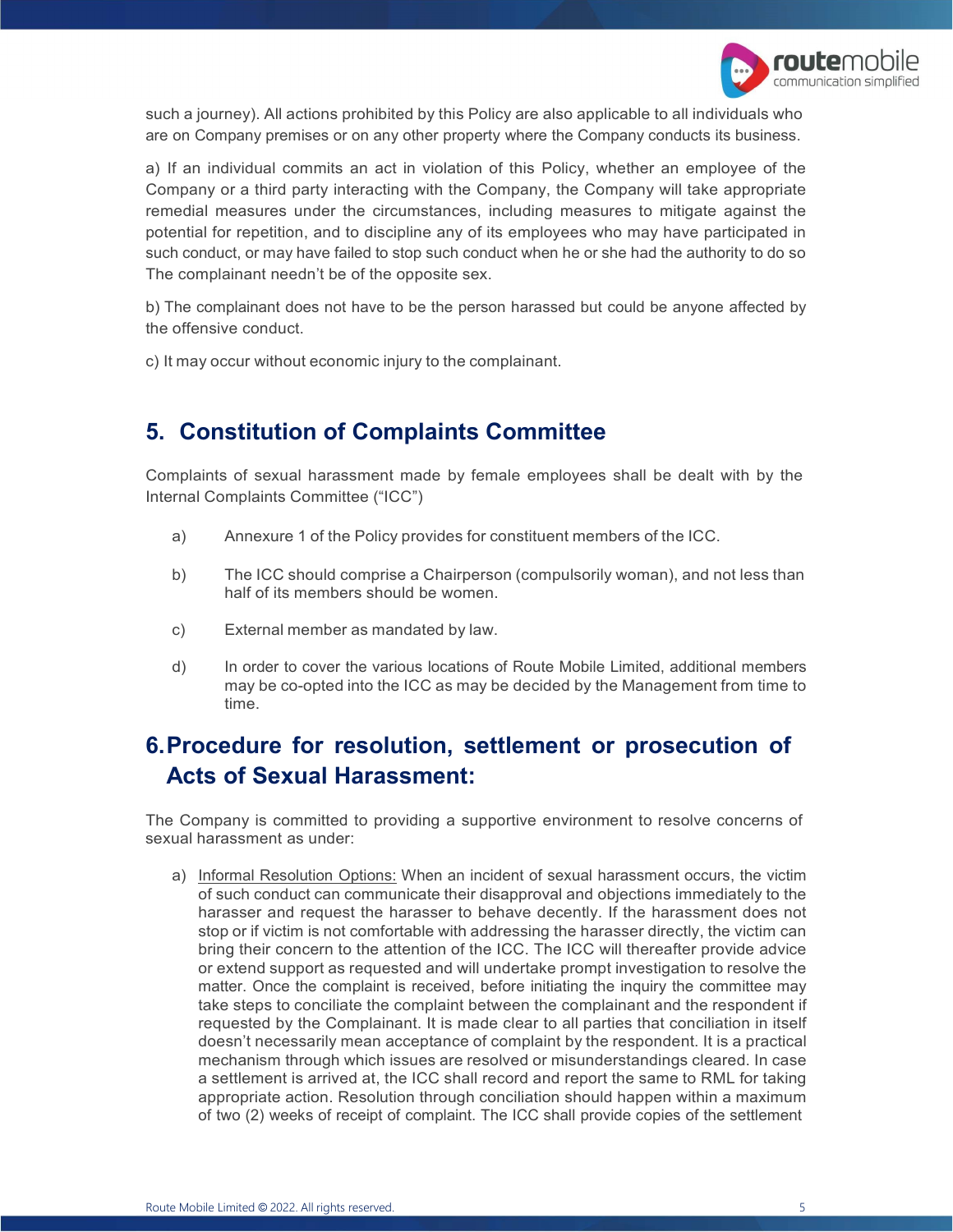

to complainant and respondent. Once the action is implemented, no further inquiry shall be conducted.

- b) Complaints: An employee with a harassment concern, who is not comfortable with the informal resolution options or has exhausted such options, may make a formal complaint to the Presiding Officer of the Internal Complaints Committee constituted by the Management. The complaint shall have to be in writing and can be in form of a letter, submitted within three (3) months from the date of the incident and in case of aseries of incidents, within a period of three (3) months from the date of the last incident. In case of a verbal complaint, the complaint will be reduced in writing by the receiverof the complaint and signatures of the complainant will be obtained. The Complaints Committee can extend the timeline for filing the complaint, for reasons to be recorded in writing, by a period of three (3) months. Alternately, the employee can send complaint through an email to [POSH@ROUTEMOBILE.COM.](mailto:POSH@ROUTEMOBILE.COM) The employee is required to disclose their name, department, division and location they are working in, to enable the Presiding Officer to contact them and take the matter forward. Employees may also write directly to the Whistle Officer appointed by the Company at [disclosure@rml.com. C](mailto:disclosure@rml.com)omplaint against any member of the Complaints Committee or employee in the management cadre should be sent directly to the CMD of RML. If the aggrieved woman is unable to lodge the complaint in account of her incapacity, the following may do so on her behalf, with her written consent.
	- i. Legal heir, relative or friend;
	- ii. Co-worker; or
	- iii. Any person having the knowledge of the incident.
- c) The Presiding Officer of the Complaints Committee will proceed to determine whether the allegations (assuming them to be true only for the purpose of this determination) made in the complaint fall under the purview of Sexual Harassment, preferably within thirty (30) days from receipt of the complaint. In the event, the allegation does not fall under the purview of Sexual Harassment or the allegation does not constitute an offence of Sexual Harassment, the Presiding Officer will record this finding with reasons, and communicate the same to the Complainant.
- d) If the Presiding Officer of the Complaints Committee determines that the allegations constitute an act of sexual harassment, he/ she will proceed to investigate the allegation with the assistance of the Complaints Committee.
- e) Where such conduct, on the part of the accused, amounts to a specific offence under the law, the Company shall initiate appropriate action in accordance with law by making a complaint with the appropriate authority.
- f) Manner of inquiry into complaint: a) Complainant should submit the complaint along with supporting documents and the names of the witnesses; b) Upon receipt of the complaint, the committee sends 1 copy of the complaint to respondent within 7 working days; c) Respondent replies with all supporting documents within 10 working days of receiving the copy of the complaint
- g) In conducting the inquiry, a minimum of three committee members including the Presiding Officer shall remain present. The Presiding Officer may terminate the inquiry or give ex-parte decision, if complainant or respondent respectively is absent for 3 consecutive hearings, without reason. A 15 days' prior written notice shall be given to the absentee party, before termination or ex-parte order. All proceedings of the inquiry shall be documented.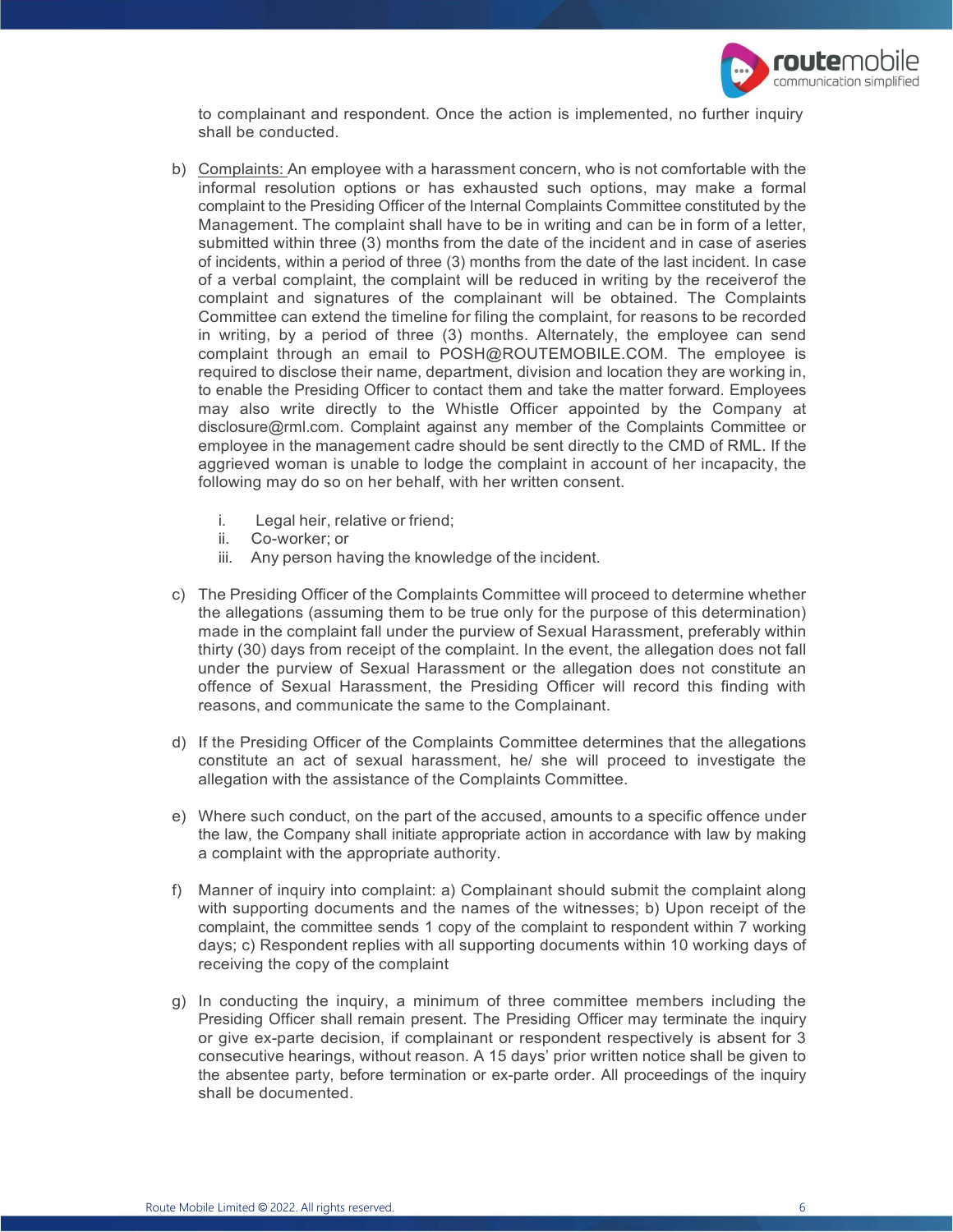

- h) A copy of the final findings is shared with the complainant and the respondent to give them an opportunity to make a representation on the findings to the Committee.
- i) The ICC shall conduct such investigations in a timely manner and the Presiding Officer shall submit a written report containing the findings and recommendations on action to be taken to the management of RML as soon as practically possible and in any case,not later than ninety (90) days from the date of receipt of the complaint. The Presiding Officer, Head - Personnel & Administration and the MD of the Company will jointly take decision on the corrective action based on the recommendations of the ICC and keep the complainant informed of the same.
- j) Corrective action may include any of the following:
	- Formal apology
	- Counselling
	- Written warning to the Respondent and a copy of it maintained in the employee's file.
	- Change of work assignment / transfer for either the perpetrator or the victim.
	- Suspension or termination of services of the employee found guilty of the offence.

• Where Sexual harassment occurs as a result of an act or omission of a third party, RML shall take all necessary and reasonable steps to assist the Complainant in terms of support and preventive action.

In case the complaint is found to be false, the Complainant shall, if deemed fit, be liable for appropriate disciplinary action by the Management.

#### <span id="page-6-0"></span>**7. Inquiry Report**

- a) The ICC shall provide a report of its findings to the Executive Committee within 10 (ten) days from date of completion of the inquiry.
- b) Where the ICC finds that no action is required to be taken, then it shall communicate the same to the Executive Committee.
- c) Where the ICC concludes that the allegation made by the complainant is true, it shall recommend to the Executive Committee:
	- To take action for sexual harassment as per the service rules or
	- To deduct from the salary of the employee as it may consider appropriate to be paid to the aggrieved woman.
- d) Any such inquiry is completed, including the submission of the Inquiry Report, within 90 days from the date on which the inquiry is commenced. Executive Committee shall act within 60 (sixty) days of receipt of recommendation from the ICC.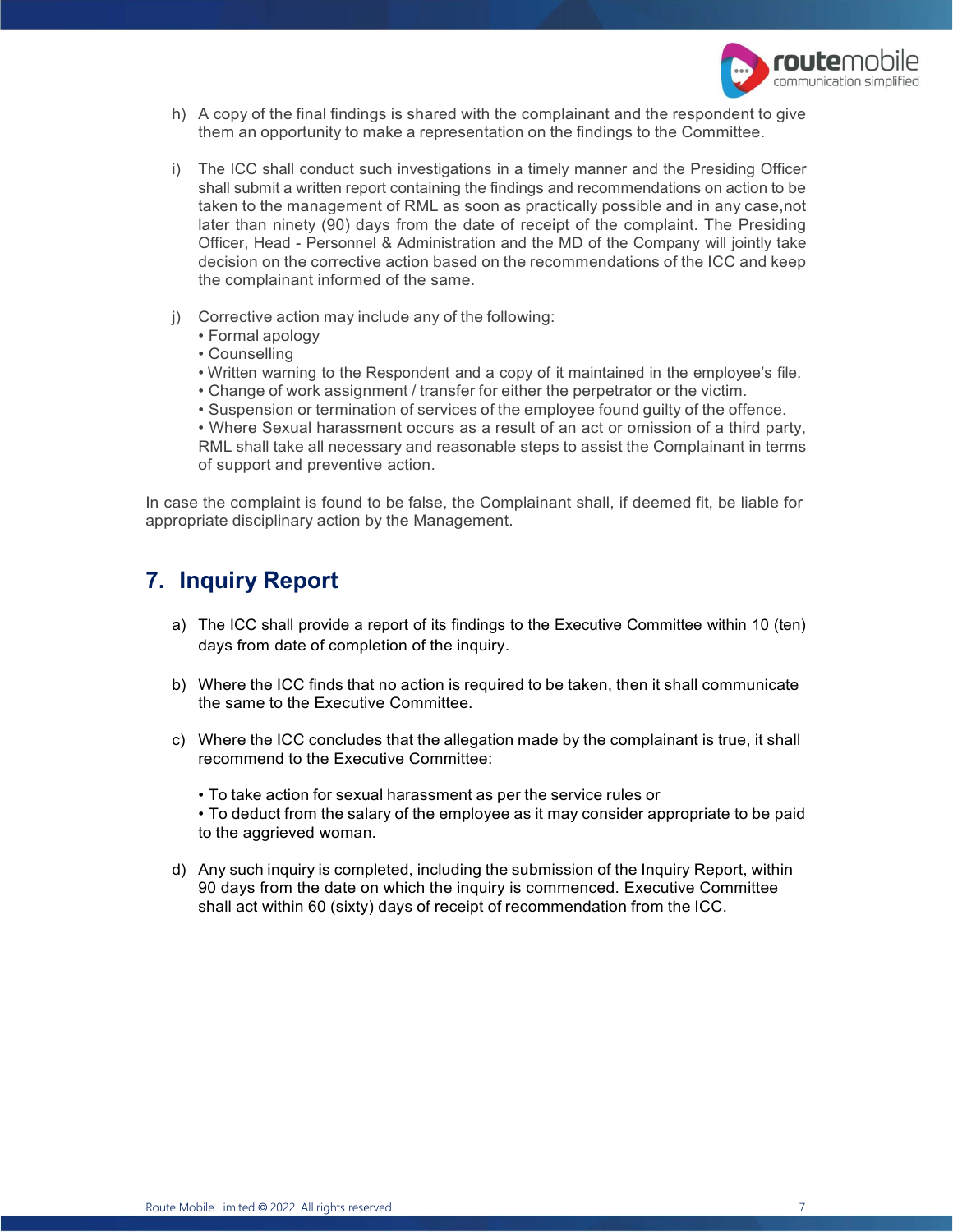

#### <span id="page-7-0"></span>**8. Manner of taking action against the Complainant**

Where the committee arrives at the conclusion that the allegation against the respondent is malicious or the aggrieved woman/man or any other person making the complaint has made the complaint knowing it to be false or the aggrieved woman or any other person making the complaint has produced any forged or misleading document, it may recommend to the employer to take action against the woman or the person making the complaint. The action recommended should be similar to the ones proposed for the respondent in case of substantiated complaints. However, mere inability to substantiate a complaint need not mean malicious intent. Malicious intent must be clearly established through a separate inquiry.

#### <span id="page-7-1"></span>**9. Appeal**

a) Any Complainant aggrieved by the decision of the ICC and implementation by the Executive Committee, may prefer an appeal in accordance with the Act and rules, within ninety (90) days of the recommendations being communicated.

#### <span id="page-7-2"></span>**10. Confidentiality**

- a) Individuals involved in the complaints process/system should refrain from divulging the details of complaint/any information gathered by them in the course of the inquiry and the identities of the persons involved in the case should not be disclosed. Any breach of confidentiality will be taken seriously and the implications of which shall be disciplinary actions as per the rules of the RML.
- b) Involved parties breaching the confidentiality provisions shall, in addition to the above be liable to penalty. RML shall recover a sum of INR 5,000 (Indian Rupees Five thousand) as penalty from such person.

#### <span id="page-7-3"></span>**11. Duties of the Employer**

- a) To provide safe working environment to all persons at the workplace;
- b) Display at any place in the workplace, penal consequences of sexual harassment;
- c) Organise workshops and training programs at regular levels;
- d) Provide necessary facilities to ICC and CC for dealing with complaints and conducting inquiries;
- e) Assist in securing attendance of respondents and witnesses before the ICC or CC;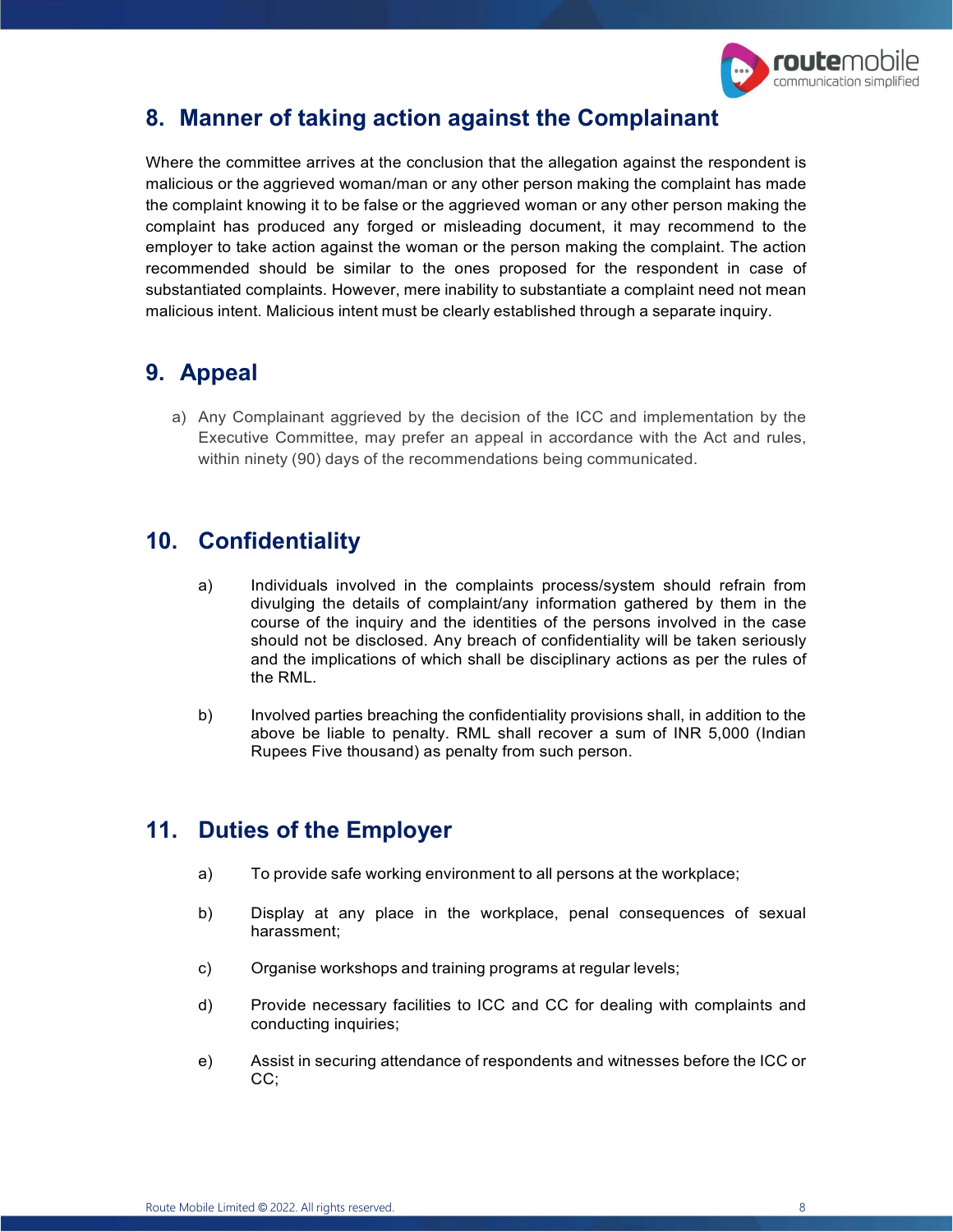

- f) Provide assistance to a woman if she chooses to file a complaint under the Indian Penal Code or any other applicable law;
- g) Monitor timely submission of reports by the ICC;
- h) And any other assistance required by the ICC, CC or LCC for conducting inquiries into complaints made against sexual harassment.